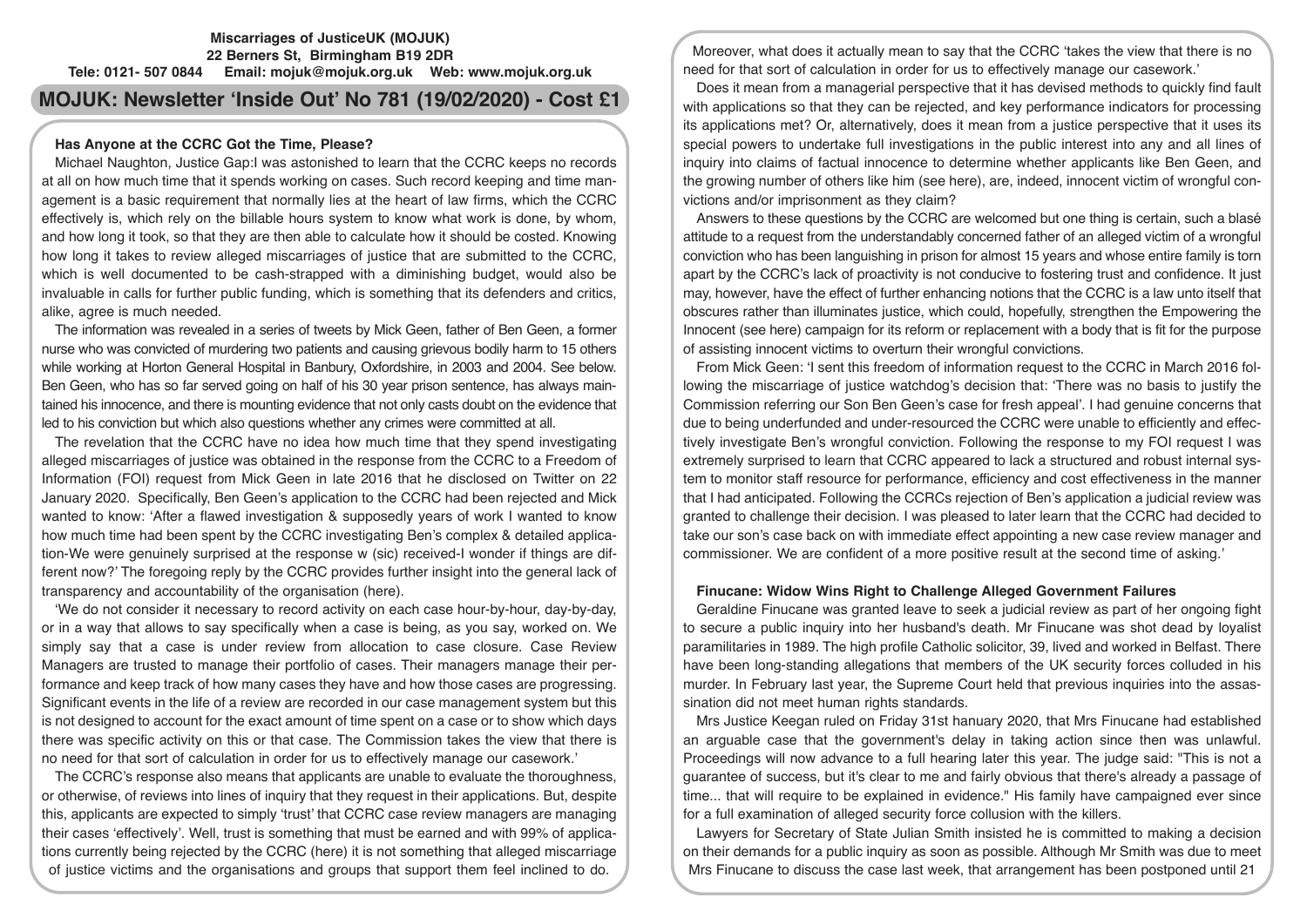February. During the judicial review hearing, a barrister for the murdered solicitor's family claimed they are being treated with contempt. It was contended that the level of delay since the Supreme Court reached its decision "beggars belief". Counsel for the secretary of state stressed the decision-making process involved a number of stages, including meeting the family and consultations across departments and with the prime minister. In her ruling, Mrs Justice Keegan acknowledged Mr Smith's "bona fides" in dealing with the issue. "I do not accept the argument that there's been any abdication of responsibility by the secretary of state," she said. "But there is, in my view, an arguable case in relation to the delay that has been occasioned in reaching a decision." She added that efforts should continue on the ground "to deal with this difficult case in a collaborative way".

#### **White Men Still Dominate Judiciary, Says Justice Report**

Simon Murphy, Guardian: Progress to improve diversity in the judiciary is too slow and there has been stagnation in the appointment of BAME judges, according to a damning report by an influential law reform group whose head warns that senior roles are still "dominated by white men". The report by Justice said that only a third of judges in courts are female and just 7% are BAME (black and minority ethnic) compared with 13% of the population in England and Wales, although it did note there had been modest improvements in the past three years. The report finds there have been more efforts to bolster outreach to BAME communities but this has not resulted in appointments in judges. There is not a single BAME judge in the supreme court. Meanwhile, data gathered by the group also found that higher socio-economic groups dominate, with three in four existing senior judges having attended Oxbridge and 60% having been privately educated despite only 7% of the country attending fee-paying schools.

The report, Increasing Judicial Diversity: An Update, was compiled by a working group following the organisation's 2017 review exploring the structural barriers faced by underrepresented groups trying to make it in the legal world. The report notes: "The working party is particularly troubled by the stagnation in the appointment of BAME judges since our last report." It acknowledges that some minor recommendations have been adopted by the Judicial Appointments Commission since its 2017 review, but adds "despite these changes, the senior judiciary remains predominantly made up of white, male, able-bodied and privately educated barristers".

The report comes after Lady Hale, who was succeeded as president of the 12-seat supreme court earlier this month, last year called for greater diversity so that the public feel those on the bench are genuinely "our judges" rather than "beings from another planet". The report makes a series of recommendations including a continued call for the introduction of targets for minority appointments, rather than specific quotas, as well as the creation of a permanent "senior selection committee" for top judiciary posts. It also urges the establishment of more structured judicial career paths to diversify judge appointees at top levels so that more come from tribunals, in-house and private practice solicitors, as opposed to the bar. Meanwhile, the group recommends tackling "affinity bias" so that there is a move away from appointing senior judges from similar backgrounds to themselves.

Andrea Coomber, director of Justice, said: "Nearly three years since our last report there has been only modest progress towards a more diverse senior judiciary. Our senior judiciary continues to be dominated by white men from the independent bar … The judiciary play a critical role in our democracy and hold immense power in society. They can take away people's liberty, their children, their rights and more. That such power is held by such an unrepresentative group of people – however meritorious – should be of concern to us all." Since Justice's 2017 report

there have been some notable strides to improve diversity in the judiciary, including the appointment of two more female justices to the supreme court, as well as Sir Rabinder Singh to the court of appeal. A Ministry of Justice spokesman said: "We are working across government to ensure we have a judiciary that represents the communities it serves. A programme which supports candidates from underrepresented groups to become judges is ongoing and we are looking at other ways to increase representation across the criminal justice system."

#### **Conditions of Detention of Disabled Prisoner Wheelchair Bound Were Degrading**

In its committee judgment in the case of Bayram v. Turkey (application no. 7087/12) the European Court of Human Rights unanimously held that there had been: a violation of Article 3 (prohibition of degrading treatment) of the European Convention on Human Rights as regards the applicant's conditions of detention in Batman Prison from 11 April 2001 to 25 September 2012, and The case concerned the conditions of detention of the applicant, who is paraplegic and cannot move around by his own means. The applicant, whose degree of physical incapacity is 92%, received no assistance between 11 April 2011 and 27 April 2011 in Batman Prison. On 27 April 2011 the prison authorities appointed two of his fellow inmates to assist him. The period during which the applicant, being unable to move by his own means, had to be carried between different floors, continued until 25 September 2012, and therefore lasted some seventeen months.

While in prison, Mr Bayram, whose degree of physical incapacity was 92%, had received no assistance whatever between 11 April 2011, the date of the release of his brother, who had also been in prison and had been looking after him, and 27 April 2011, when the Batman Prison authorities had decided that two of his fellow inmates should assist him as paid carers. On 25 September 2012 Mr Bayram was transferred to the Diyarbakır D-type Prison and placed in a one-storey dormitory, with two wheelchairs at his disposal.

The Court observed that, broadly speaking, the authorities had shown a degree of diligence in providing for the applicant and improving his conditions of detention. There was nothing to suggest that there had been any intention to humiliate or debase him during his period of detention. Two sets of proceedings had been commenced seeking a presidential pardon for the applicant. He was released on 14 June 2013 for health reasons, with an obligation to undergo a medical examination every three months.

The Court reiterated that detaining disabled persons in an institution where they were unable to move about by their own means amounted to "degrading treatment" within the meaning of Article 3 of the Convention. As regards the period from 11 to 27 April 2011, in Batman Prison, Mr Bayram had been unable to move around autonomously: the living areas were on two different floors, and his bed had been on the upper floor while the toilets and the door to the exercise yard had been on the ground floor. The applicant had had to ask his fellow inmates for help in going to the toilets. On 27 April 2011 two inmates had been instructed to act as his carers, in return for payment. The period of time during which the applicant had had to be carried up and down the stairs had ended on 25 September 2012, and had therefore lasted some seventeen months. The Court noted that the Government had not explained why Mr Bayram had not been transferred to the Metris R-type Prison, which was tailored to persons with reduced mobility, or else to a prison where the living area was on one floor only and could therefore be more readily adapted to his situation.

Finally, on 25 September 2012 Mr Bayram had been transferred to Diyarbakır Prison, where the living area occupied one floor only and an additional wheelchair had been made available to him. The toilet door had been widened specially for wheelchairs. In the light of these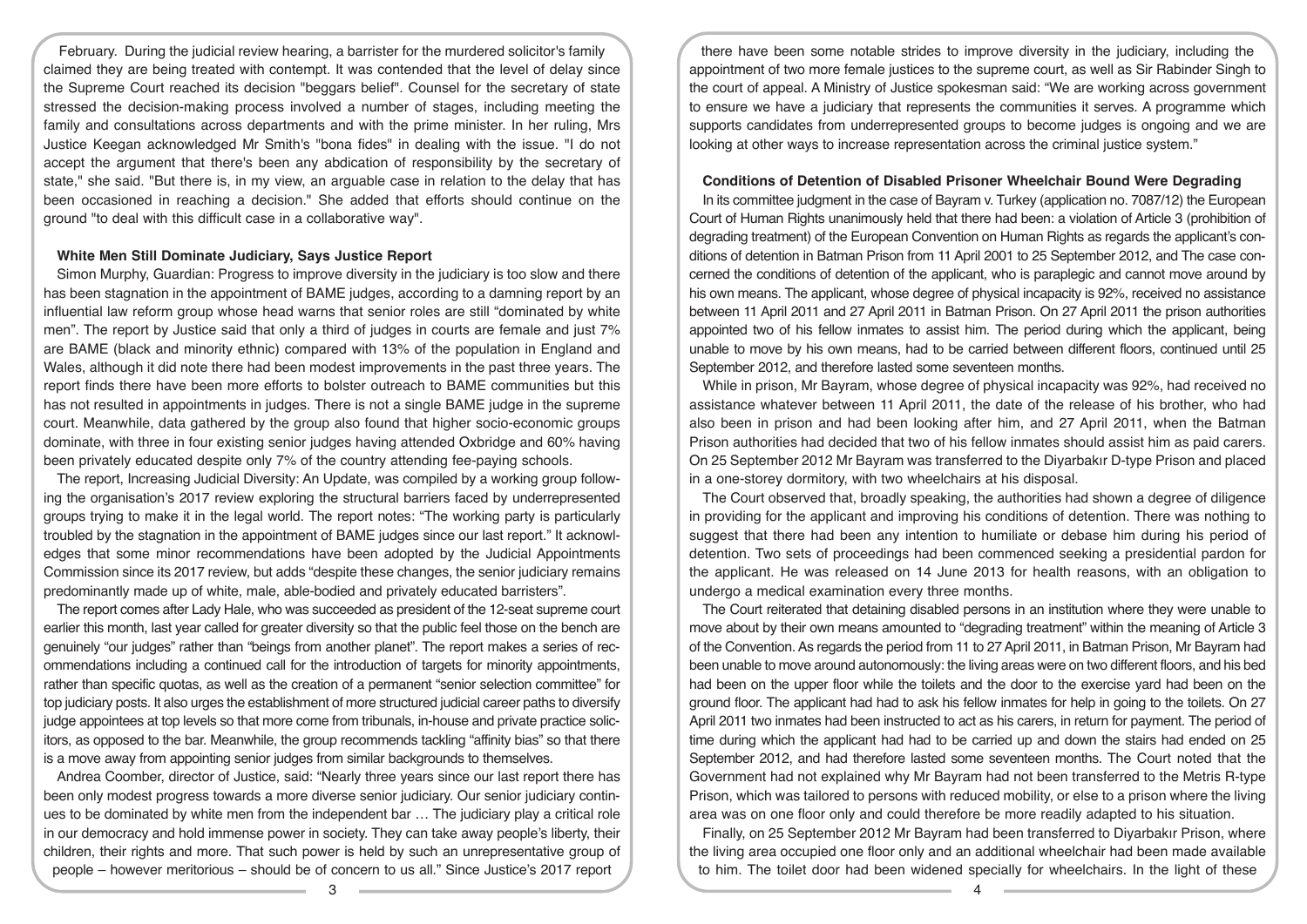facts, the Court therefore found a violation of Article 3 of the Convention on account of the conditions of detention in Batman Prison from 11 April 2001 to 25 September 2012, and no violation of Article 3 of the Convention as regards the conditions of detention in Diyarbakır Prison from 25 September 2012 to 14 June 2013.

Just satisfaction (Article 41): Having regard to the fact that as from 25 September 2012 the authorities had taken action to improve the applicant's conditions of detention and that they had granted him a stay of execution of his sentence on 14 June 2013, the Court held that, under those circumstances, the non-pecuniary damage sustained by the applicant had been sufficiently compensated for by its finding of a violation.

## **High Court Upholds Refusal To Extradite To Slovakia**

J's extradition was sought pursuant to a European arrest warrant (EAW) to serve a three year sentence for an offence of grievous bodily harm dating from June 2005. At first instance, it was argued that the evidence from Slovakia failed properly to include information about whether J had deliberately absented himself from trial and whether he would receive a retrial following his extradition. District Judge Radway found that the Slovakian authorities had failed to prove that (a) J was convicted in his presence, (b) J was deliberately absent from his trial, and (c) J would receive a retrial following extradition. The Judge therefore discharged J from the extradition request as he could not be satisfied that he would receive a retrial once returned to Slovakia. In coming to this conclusion, the Judge refused an application made by the Crown Prosecution Service to adjourn to seek further evidence from Slovakia. Further, on the day that judgment was due to be handed down, the Judge refused to admit into evidence further information from Slovakia purporting to deal with the evidential problems in its case. The High Court has refused Slovakia permission to appeal the Judge's decision. Mr Justice Johnson found that there was no obligation on the Judge to adjourn the proceedings to seek further information thereby upholding the Judge's rigorous case management decisions. Further, Mr Justice Johnson found that the evidence which was excluded by the Judge was not directly relevant to the issues which needed to be decided. Following the High court's decision, J has been released from custody.

## **Jessica Breeze Cleared of Father's Murder After 'years of Violence'**

BBC News: A woman who stabbed her "controlling" father after suffering years of abuse has been found not guilty of his murder and manslaughter. Jessica Breeze, 20, denied murdering Colin Brady, 49, at the family home in Keith Road, Middlesbrough, in June. Miss Breeze told Teesside Crown Court her father had frequently injured her in regular bouts of violence. He had punched and threatened to kill Miss Breeze and her mother before he was stabbed in the back, jurors heard. The prosecution alleged Miss Breeze had stabbed her father as he was leaving the house.

In evidence, the nursery worker recalled how her father would "kick off" and "smash the place up" if she returned home late. Asked by her barrister, Simon Russell Flint QC, if she ever reported her father's violent outbursts, she replied: "No. I was scared. I thought it was pointless." Mr Brady had previous convictions for violence, including causing grievous bodily harm with intent. He had attacked Miss Breeze's mother, Kelly Breeze, in an assault a police constable said was the worst he had seen.

The trial had heard that an argument broke out after Miss Breeze's parents discovered she had been secretly seeing her boyfriend when she said she had been at work. During the row, Mr Brady

slapped or punched his then 19-year-old daughter several times, before her mother intervened, the court heard. "He was punching me in the face with his fists," Miss Breeze told the jury. "He said he was going to kill us." She was one digit away from dialling 999 when he demanded she hand over her phone, the court heard. The court was told she had "no memory of picking up the knife". He was taken to hospital with an 18cm-deep wound to his left lung, but could not be saved.

Outside court, Miss Breeze's solicitor, Sean Grainger, said in a statement: "The jury accepted she was acting in lawful self-defence of herself and her mother when under a sustained and violent attack by her father. "Further, whilst Jessica was brought up in a highly toxic home environment where she and her mother were regularly subject to extreme physical and emotional abuse by her father, Jessica wishes to make it clear she loved her father, she still does and wishes he was still here. "She now wishes to rebuild her life, get back to work and move on from the seven-month ordeal she has endured since her arrest." Following the acquittal, a CPS spokesperson said: "While there was evidence of a sometimes violent relationship between the victim, Colin Brady, and the defendant, Jessica Breeze, the circumstances of his death made a charge of murder wholly appropriate in this case. "Regardless of the alleged provocation for the attack, the victim was attacked in the back as he walked away from the defendant. "He was stabbed with such force that it passed from his back through his entire left lung and into his chest. Despite claims of self-defence by the defendant, the evidence was such that there was a case to answer."

#### **Man Who Fought London Bridge Attacker Decries Longer Jail Terms**

Owen Bowcott, Guardian: Longer prison sentences do not deter would-be terrorists and only delay rehabilitation, a former prisoner who tackled the London Bridge knifeman has said. John Crilly, who seized a lectern, chair and fire extinguisher to subdue Usman Khan, has criticised Boris Johnson's pledge to increase jail terms. He said excessively punitive policies made it harder to release inmates and "add to the burden on society". His comments were made before the latest jihadist attack, in Streatham, south London, on Sunday. Khan killed two prison reformers, Jack Merritt and Saskia Jones, at a Learning Together conference on rehabilitation in Fishmonger's Hall in the City of London on 29 November last year.

Crilly, 48, from Manchester, has been on his own odyssey through the criminal justice system: expelled from school at 15, he became a drug dealer, burglar, supposed murderer, victim of wrongful conviction and  $-$  supported by Merritt  $-$  a freed law graduate. Of the few who defied Khan, two – Crilly and Steve Gallant – had been jailed on joint-enterprise charges. That high proportion, Crilly believes, demonstrates how the law is being repeatedly misapplied. Brought up on a Manchester housing estate, Crilly had a tough start in life. He laboured on building sites, his mother was killed in a traffic accident when he was 17 and on the same day his partner left, denying him access to his son. "After that I became a drug addict," he said. "I used to inject whizz [amphetamines] and steal cars. I gave up working. I hated everyone, I hated everything, I hated myself. I felt guilty I couldn't save my Mum."

He was sent to Risley prison where he took heroin. On release he began dealing in the Ancoats district of Manchester and worked with another ex-convict, David Flynn. He joined Flynn and another man on a burglary in early 2005. They knocked, thought no one was in and forced the door. Augustine Maduemezia, 71, was at home but had tinnitus and had not heard them. "I instantly wanted to get out of there," Crilly said. "You could tell [Maduemezia] had nothing. I tried to persuade Flynn to leave. The guy stood up and Flynn punched him. I picked him up and set him on the couch. It just looked like he had a bloody lip." Madezumia, how-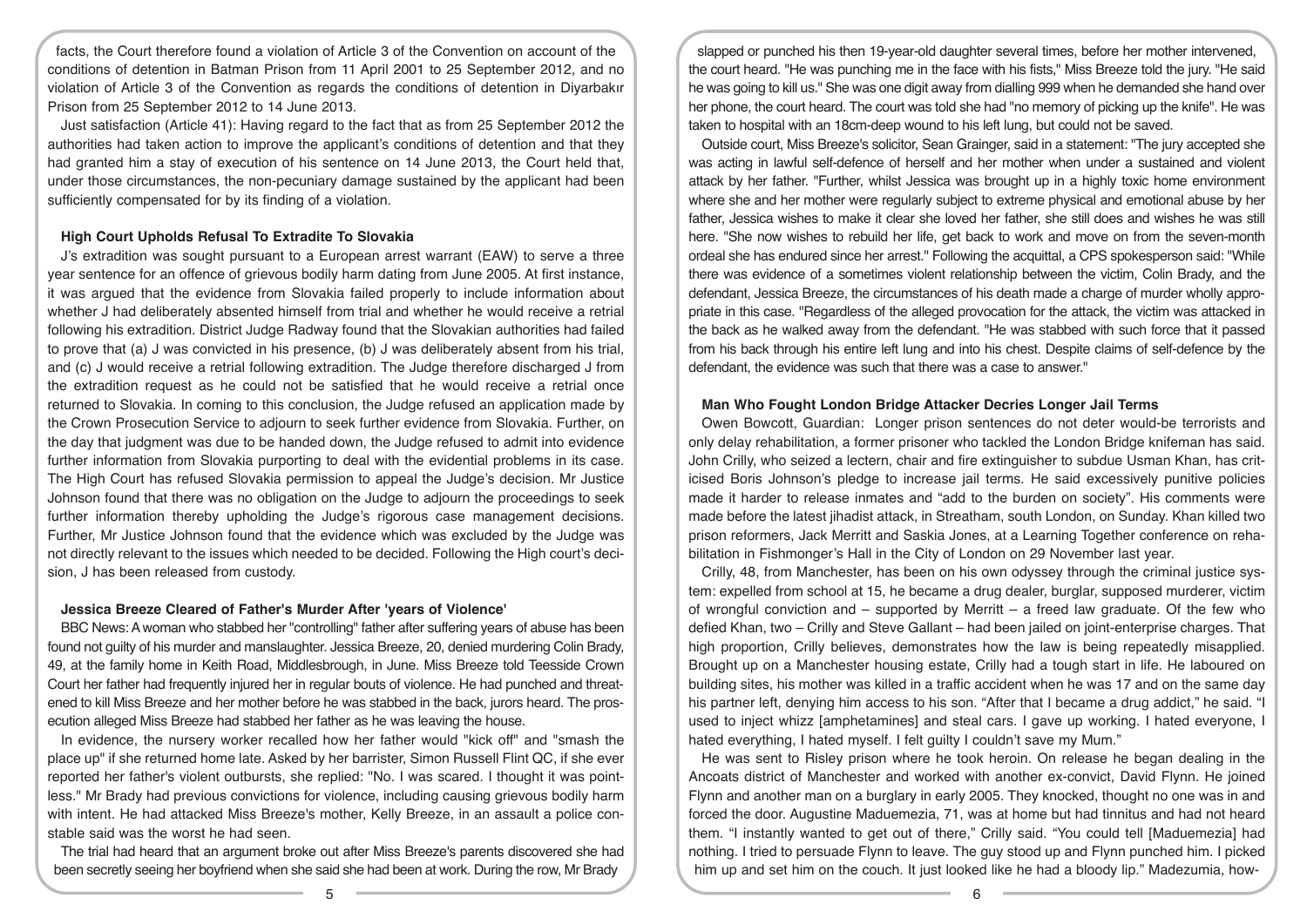ever, died from the single blow. Crilly and Flynn were arrested, charged with murder and convicted. Crilly appealed unsuccessfully, arguing he had no intention of inflicting violence. In 2016 the supreme court ruled that judges had been misinterpreting the joint enterprise "foresight" rule for 30 years. Crilly appealed again. His murder conviction was eventually quashed. He is the only joint enterprise appellant to have succeeded in a legal challenge since 2016. He was given 18 years for manslaughter instead – an unusually long sentence. "People said I would get out quicker if I pleaded guilty," he said.

In prison, Crilly studied for a Open University degree and was supported by Jengba (Joint Enterprise Not Guilty By Association). When he graduated, Merritt, whom he had got to know, drove up to Manchester for the ceremony. After release, Crilly moved to Cambridge. He was involved in Learning Together's conferences, spoke to probation officers and regularly visited Merritt at the university's Institute of Criminology. He agreed to participate in the Fishmonger's Hall conference, travelling down with Learning Together volunteers. The day started badly: Crilly's bag burst, the ticket machine did not work and his coffee flask leaked. In London, they met another conference participant, Usman Khan, outside a tube station. "'Usman, John; John, Usman'," he was introduced. "So I shook hands with him. He seemed in the same mood I was in, not very talkative. He was cocooned in a jacket, zipped up and looked warm. I just assumed he was a bit introvert." They reached Fishmonger's Hall together. When Usman launched his attack, Crilly was above a staircase talking to a former inmate and a judge on the Parole Board. "We started hearing screaming," Crilly remembers. "At first we weren't sure if it was jovial or in horror. It got louder and it was clear it was arguing." He walked down. "Saskia was lying on the stairs. She was bleeding and in a bad way." The other former prisoner helped her. Khan was below with a knife in each hand. "I could see another girl lying in a pool of blood behind him in the reception hall."

A woman from Learning Together "was walking towards him in a trance. Her best friend was in the pool of blood. I think she thought she could reason with him … She was five metres away by the time I got to her." Crilly pulled her aside. "[Khan's] attention was drawn to me. We started a screaming match. I was saying: 'What are you fucking doing?' I was trying to talk him down." Khan exposed his fake suicide belt. "He was trying to persuade me it was real. I said, 'Blow it up'. I picked up a lectern and went for him. A couple of times he lunged at me and I stepped back. I tried to hit him. In the end I threw it and hit him." But Khan stepped back and stabbed the woman lying behind him. "It was horrible. I picked up a heavy chair and hit him, sending him flying off to the side."

At that point Steve Gallant arrived armed with a narwhal tusk provided by Darryn Frost, a civil servant. "I ran off down the corridor [looking for a weapon]. There was nothing except pictures. The only thing was a fire extinguisher." He realised he could spray Khan and soak the suicide belt. "I blew it into his eyes. He made another lunge for me [and ran out on to London Bridge]." Crilly, Frost and Gallant pursued. "We were right behind him. He turned. We were all in the right place. The spray blinded him, Darryn hit him with a tusk and we dropped him … As soon as he hit the floor we pounced. "I took one of the knives and started whacking him on the temple with the handle. We were trying to keep his hands away from his body. He was struggling and, I think, saying, 'Allahu Akbar'." The police appeared quickly. "They were screaming to get off … and Tasered him. I was shouting, 'Shoot him' and telling [officers] he had a suicide vest. Then they shot him."

Crilly is now "washing pots" in a Cambridge college and living in a cramped hostel room. He has received no official letter of thanks. There is an irony that those convicted of joint enterprise should have worked together so effectively to bring down Khan. "I wake up in the night thinking about it," he said. "I want people to realise the justice system is failing to respond to [the problems of] joint enterprise. I suppose it shows the good people are not so good, and

the bad people are not so bad." Of Khan, he remarked: "He was a lost, brainwashed idiot. I don't know his story but it didn't justify anything." He described the prime minister's promise to extend prison sentences as "nonsensical". "Longer sentences are not a deterrent. It just makes people who get to the end … feel very bitter, angry and worthless. The longer they are in, the harder it is when they get released. It's putting a burden on society … You need to give people a reason to want to change."

#### **Government Exploits Tragedy To Impose Tough Prison Agenda**

On 29 November 2019, a meeting to celebrate the fifth anniversary of the Learning Together prison education project ended in tragedy with two participants, Jack Merritt and Saskia Jones, stabbed to death and the perpetrator of those killings, Usman Khan, shot dead by the police on London Bridge. The fall-out from this horrific event, which took place less than two weeks before the general election, will have repercussions for many current, future and ex-prisoners with no involvement at all in the incident itself. *Nicki Jameson FRFI* reports.

Learning Together was founded in 2014 by Cambridge University academics and began with a project in the 'Therapeutic Community' prison at HMP Grendon. Following its success, further projects were set up in other prisons. The main premise of the initiative is that a group of university students and a group of serving prisoners work together on a project, in which they all learn, both about the subject itself and about each other. Unlike other schemes involving law or criminology students going into prisons, it does not objectify the prisoners, as the external students are not there to teach or study the prison students, but to study a topic alongside them. Compared to most of what passes for 'prison education', Learning Together - which puts Paolo Freire's Pedagogy of the Oppressed at the top of its list of 'useful resources' - is a breath of fresh air.

The 29 November event was attended by the usual range of academic and criminal justice professionals who go to such conferences; however, given the nature of the project, strenuous efforts had clearly been made to ensure that as many prisoner participants who had either been released from their sentences, or were in Category C or D prisons from which they could be given temporary licences, could attend. As the course administrator whose job included such tasks as booking external speakers for prison seminars and co-ordinating joint work between the prison and university students, Jack Merritt would have been centrally involved in ensuring that this happened and that the prisoners were properly represented at the event, as opposed to there being one token, grateful 'offender/service user', which is frequently the case at other less sincere projects.

Usman Khan had worked with Learning Together while in Whitemoor prison, where he was serving a 16-year Extended Sentence for planning terrorism offences. He had been arrested in 2010 and originally sentenced in 2012 to an Indeterminate Sentence for Public Protection, which was overturned on appeal. He was released in December 2018 on a licence with strict conditions, including electronic monitoring. In general he was not allowed to travel to London but had a special dispensation for that day. Having sat through the morning's programme, at lunchtime he launched an attack on the attendees, resulting in the deaths of Jack Merritt and Saskia Jones, a former student participant in the programme, and the hospitalisation of three other people. Having been chased out of the building by workers from the venue and conference-goers, including other former or serving prisoners, Khan was eventually shot dead by the police.

Electioneering: There was no pause for mourning or reflection; with an impending election on 12 December, Prime Minister Boris Johnson rushed into print the day after the attack, with a Daily Mail article headlined 'Send me back to Number 10 and I will end automatic early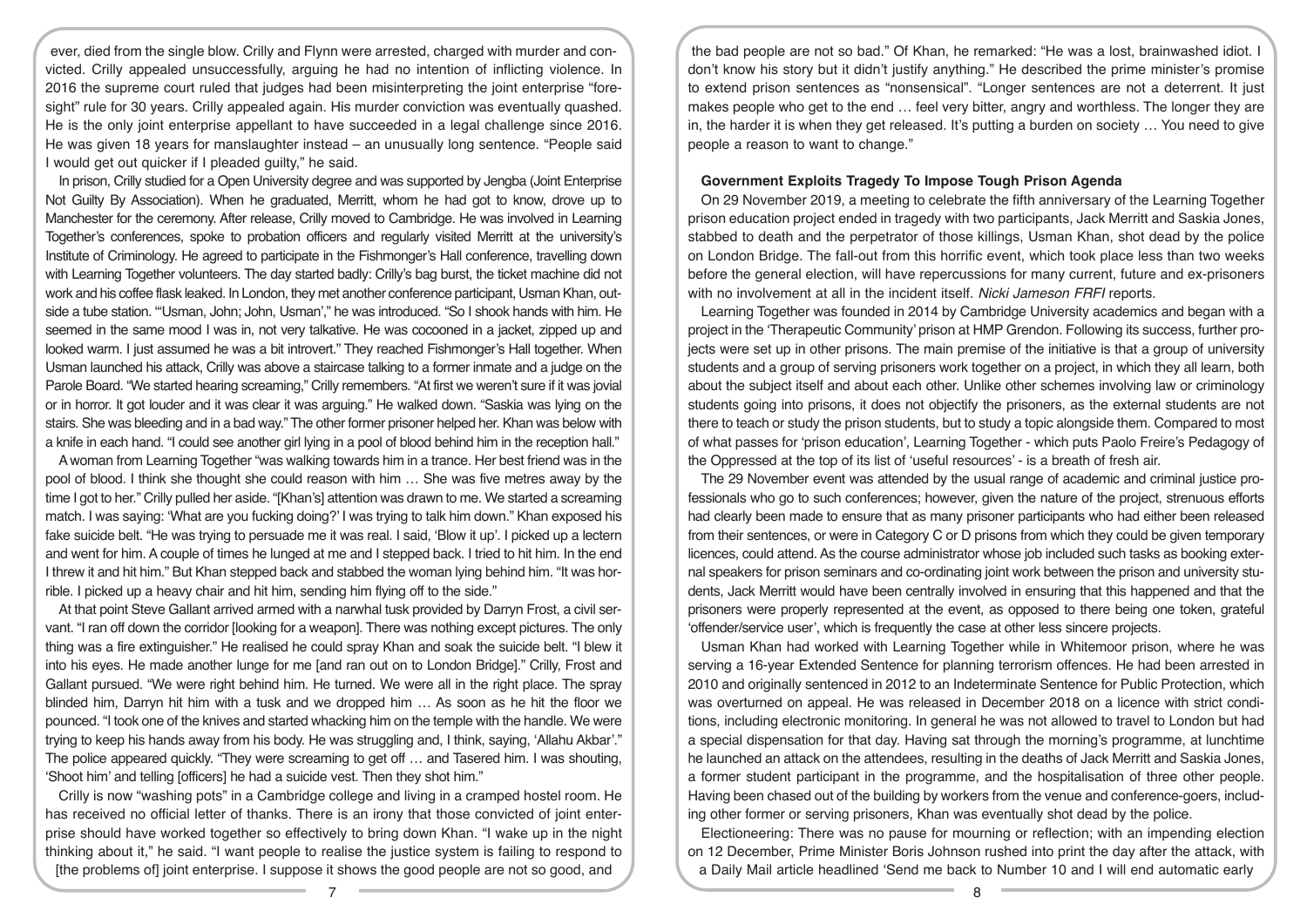release of violent offenders and terrorists'. Johnson repeated the promise he had made back in August 2019, and which was then included in the Conservative Manifesto in November, to end automatic release at the halfway point for those convicted of 'serious crimes' (see 'Tories plan a reign of terror – Labour has no answer', FRFI 272, October/November 2019). He also made sure that he put the blame for Khan's release and therefore his subsequent crimes squarely onto the 1997-2010 Labour government, promising that if returned to power he would '...ensure that [the police and security forces] do not come under constant attack from the human rights lobby who would weaken our anti-terror laws.'

Jack Merritt's father David, who at this point should have had nothing to contend with but mourning and burying his young son, felt forced to respond, writing on twitter: 'Don't use my son's death, and his and his colleague's photos - to promote your vile propaganda. Jack stood against everything you stand for - hatred, division, ignorance.' The war of words continued, as Johnson and other leading Tories continued to use the tragic incident as an excuse to complain that Labour - which, in fact, had far harsher and more punitive criminal justice policies than any previous government - was not tough enough, and that his way of remembering Jack Merritt and Saskia Jones would be to instigate an even more draconian regime.

Longer sentences: Two different processes are now in train, both of which will extend the period in prison that those sentenced in future will serve. Firstly, following the government's August announcement, it prepared a draft Statutory Instrument to come into force in April 2020, which will change the automatic release date for Standard Determinate Sentences of seven years or more for violent or sexual offences from the halfway to two-thirds point. Secondly, following Johnson's election victory, the Queen's Speech on 19 December included the promise that: 'New sentencing laws will ensure the most serious violent offenders, including terrorists, serve longer in custody.' On 21 January, Home Secretary Priti Patel followed this up by announcing a new Counter Terrorism (Sentencing and Release) Bill, which will 'force dangerous terrorist offenders who receive extended determinate sentences to serve the whole time behind bars and ensure those convicted of serious offences such as preparing acts of terrorism or directing a terrorist organisation spend a mandatory minimum of 14 years in prison'.

Collective punishment: Even in advance of these harsher sentencing laws for those not yet convicted, current serving and recently released prisoners immediately felt the after-shocks of the incident and its political fall-out. Everyone convicted of terrorism offences who had been released on licence was subject to emergency review, with at least one immediate recall to prison; prisoners due for release suddenly faced a raft of additional licence conditions, some of which had no relationship to their original conviction, and those about to move from closed to open conditions found the moves postponed. Some people already in open prisons, and with no relationship to terrorism, suddenly discovered that that their temporary licences to attend crime-prevention or educational events had been cancelled. James Ford - one of the ex-prisoners who tried to fight off Usman Khan, and whose own murder conviction was subsequently covered in detail in the tabloid press – was moved from Standford Hill open prison to Elmley, one of the two neighbouring closed prisons 'for his own protection'. A planned extension of the early release electronic tagging scheme which was due to come into operation in January 2020 was quietly dropped.

This clampdown looks set to continue. Parole Boards will be more reluctant to release prisoners, even those who successfully complete programmes such as the 'Healthy Identity Intervention' (a supposed deprogramming course for people with terrorist convictions), and licence conditions will become routinely more stringent.

As with almost all such incidents involving a terrorist attack or violent or sexual crime committed by a released prisoner, or (as in the case of John Worboys) even the potential release of a high-profile, dangerous offender, the government's response is both a series of knee-jerk measures designed to reduce criticism of it for what has happened and the simultaneous exploitation of the incident as a cover for repressive measures which were already in the pipeline.

The only unusual feature on this occasion is that the family of one of the victims has strongly refused to be co-opted into supporting the government agenda, and even in the midst of their shock and grief, has fought back against the attempt. The statement from Jack Merritt's family issued after his death says that 'Jack lived his principles; he believed in redemption and rehabilitation, not revenge, and he always took the side of the underdog', while writing in The Guardian in response to Boris Johnson, David Merritt wrote: 'He would be seething at his death, and his life, being used to perpetuate an agenda of hate that he gave his everything fighting against. We should never forget that.'

#### **Bourgeois 'justice' as Racist as Ever**

In December 2019 the false, racially motivated convictions of three of the 'Oval Four' - Winston Trew, Stirling Christie and George Griffiths - were overturned after nearly 50 years of struggle to prove their innocence. This is a damning indictment of Britain's racist 'justice' system. The fourth member, Constantine 'Omar' Boucher, has only recently been in contact with the Criminal Cases Review Commission but is due to have his case referred to appeal. *Despine Dohman FRFI* reports.

Trew, Christie, Griffiths and Boucher were all members of the Fasimbas (Young Lions), the youth wing of the South East London Parents' Organisation, a black community group, whose activism included assisting with formal education provision for children in reading, and teaching children of Caribbean immigrants about their rich cultural and historical legacies. On the night of their arrest in March 1972 they were on their way back from a meeting in north London.

The assault was led by Detective Sergeant Derek Ridgewell of the British Transport Police, with a number of other plainclothes police officers. After assaulting the four men without reason, Ridgewell (a former member of the white supremacist South Rhodesian Police) and his officers arrested and charged them with attempted theft, theft and assaulting a police officer. While held overnight at Kennington police station, the men were beaten and forced to sign false confessions.

Ridgewell headed up an informal 'Mugging Unit' on the Northern Line; 'mugging' being a deeply racialised term imported from the US. Ridgewell had a documented habit of setting upon young black men, accusing them of attempted theft and, if they resisted arrest, adding the charge of police assault. He became such a liability that he was later quietly moved to a different area, investigating mailbag fraud. It was in this new job that Ridgewell was arrested and subsequently imprisoned for conspiracy to steal mailbags worth £300,000 (around £1.3m in today's money).

Following their forced false confessions, Trew, Christie and Griffiths were sentenced to two years in prison. After a local defence campaign and appeal, their sentences were reduced to eight months. The appeal court judge said he hoped they would appreciate the 'gravity' of their offences and this reduction was not to be interpreted as an act of weakness. While the more recent 2019 appeal judicial comments at least attempt to rectify the gross injustice done to the Oval Four, stating that it is 'clear that these convictions are unsafe' and that the evidence of Ridgewell and his cronies was fundamentally unreliable, they still do not address the underlying racism behind the case.

The 47-year fight for justice for the Oval Four demonstrates how the bourgeois 'justice' system takes so long to make decisions in order to drain the rightful anger of the working class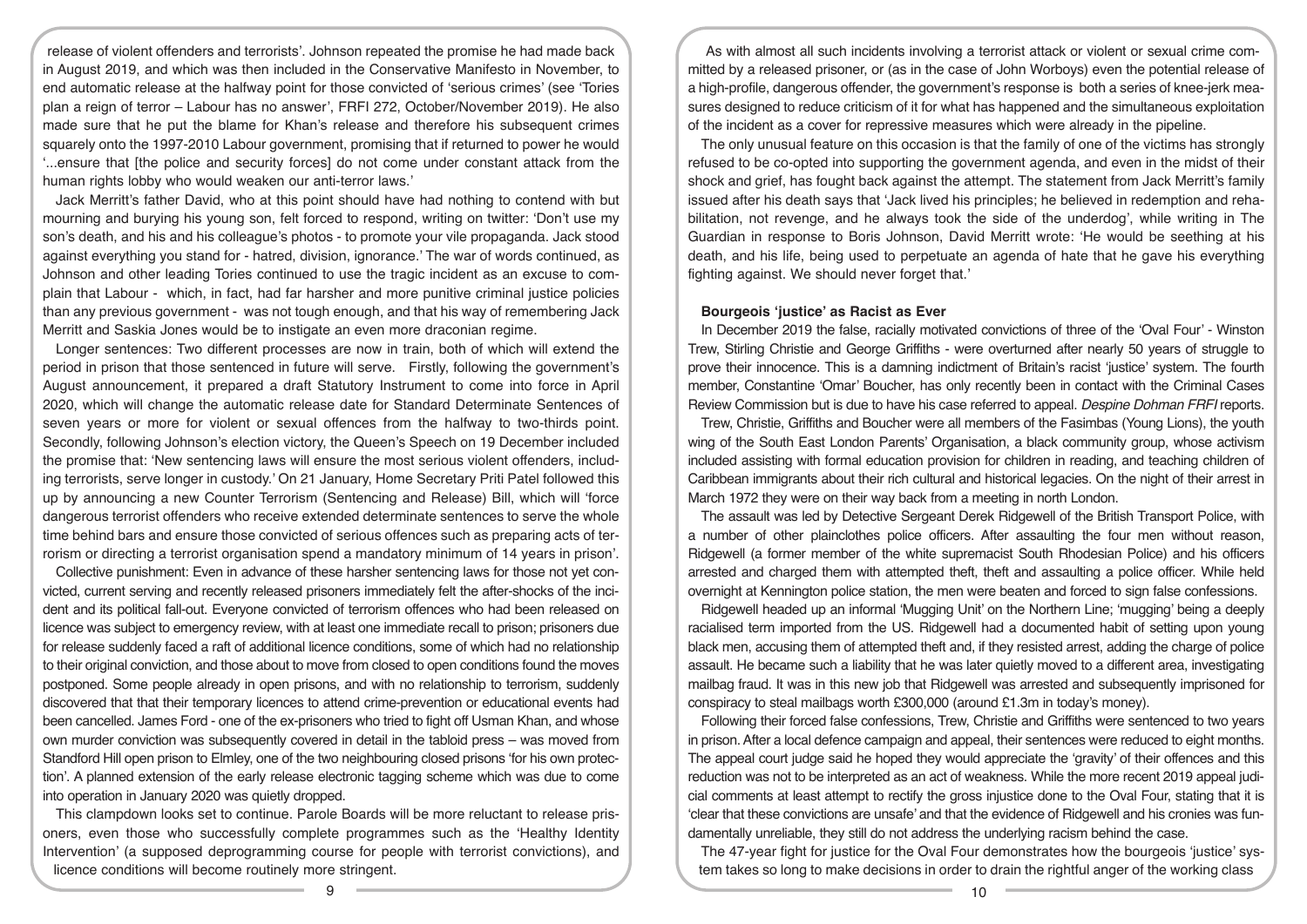and oppressed. There are many other examples of this, including Hillsborough, Bloody Sunday and Grenfell inquiry. Britain's so-called 'justice' system cannot be relied upon to provide real justice and democracy for the working and racially oppressed masses; it protects first the interests of the bourgeoisie, then defends its 'special bodies of armed men', and only then, if it absolutely must, does it give a semblance of justice to the masses.

#### **Standard of Reasonableness in Canadian and UK Judicial Review**

Stratas JA has said, "Administrative law matters". Every individual's life is affected, in some cases profoundly, by administrative decisions. Judicial oversight of administrative decisions engages questions of importance and sensitivity in democracies where separation of powers is an intrinsic principle. In the view of the Supreme Court of Canada, the act of judicial review by a court is a constitutional function that ensures executive power is exercised according to the rule of law. At the same time, review must be exercised without undermining the democratic legitimacy of the executive or the intention of the legislature. The standards applied by courts to determining the lawfulness of administrative decisions are therefore of central importance to the proper functioning of our country. This and the following post will consider what a 'reasonableness' standard of review means in the contexts of Canadian and UK administrative law. The standard has recently been given new emphasis by the handing down of the judgment of the Supreme Court of Canada in Vavilov [2019] SCC 65 in which the court restated its conception of reasonableness and how a decision should be analysed in light of that standard.

In the UK, a series of cases has revealed that jurisdiction's Supreme Court grappling with reasonableness primarily in its relationship with the other standard of review, proportionality. As this essay will show, both Canadian and UK courts have struggled ever since the advent of judicial oversight of administrative decisions to formulate a standard of reasonableness which ensures unlawful decisions do not stand but does not allow the court to remake the decision that is the proper remit of the administrator.

The Wednesbury unreasonableness standard: A quick refresher for those who need reminding of the roots of English law on judicial review. In the case which established the reasonableness standard in UK law, Associated Provincial Picture Houses v Wednesbury Corporation Ltd [1948] 1 KB 223 the Court of Appeal framed the decision in question in terms of a lawful exercise of discretionary power. The municipal corporation had issued a licence to the plaintiff which contained a condition that children may not be admitted to the cinema on Sundays. The plaintiffs complained that the condition was outside the scope of the municipal corporation's power – "ultra vires". The Court held that the condition in question did not appear unlawful on its face in that the corporation held the power to place conditions on the licence. Lord Greene MR noted that as the court was not acting as a court of appeal and the discretion enjoyed by the defendant could only be reviewed to ensure it was exercised on a principled basis. This principled basis he summarized as: having looked to the statute conferring the discretion and the subject matter of the decision, the decision maker must have taken all relevant matters into account and disregarded all irrelevant matters". Finally, the discretion must be exercised "reasonably":

It is true the discretion must be exercised reasonably. Now what does that mean? Lawyers familiar with the phraseology commonly used in relation to exercise of statutory discretions often use the word "unreasonable" in a rather comprehensive sense. It has frequently been used and is frequently used as a general description of the things that must not be done. For instance, a person entrusted with a discretion must, so to speak, direct himself properly in

law. He must call his own attention to the matters which he is bound to consider. He must exclude from his consideration matters which are irrelevant to what he has to consider. If he does not obey those rules, he may truly be said, and often is said, to be acting "unreasonably." Similarly, there may be something so absurd that no sensible person could ever dream that it lay within the powers of the authority. Warrington L.J. in Short v. Poole Corporation [1926] Ch 66, 90, 91 gave the example of the red-haired teacher, dismissed because she had red hair. That is unreasonable in one sense. In another sense it is taking into consideration extraneous matters. It is so unreasonable that it might almost be described as being done in bad faith; and, in fact, all these things run into one another.

In Lord Greene's formulation, "reasonableness" comprises not just principles of rationality or logic but "as a general description of things that must not be done". In the case before him, however, the judge considered that only one aspect of reasonableness, i.e. whether a decision was so unreasonable no reasonable decision maker could have arrived at it, was at play. The decision clearly was not that unreasonable on the facts before the court. The judge went on to consider the role of the court in such an assessment:

It is true to say that, if a decision on a competent matter is so unreasonable that no reasonable authority could ever have come to it, then the courts can interfere. That, I think, is quite right; but to prove a case of that kind would require something overwhelming, and, in this case, the facts do not come anywhere near anything of that kind. I think Mr. Gallop in the end agreed that his proposition that the decision of the local authority can be upset if it is proved to be unreasonable, really meant that it must be proved to be unreasonable in the sense that the court considers it to be a decision that no reasonable body could have come to. It is not what the court considers unreasonable, a different thing altogether. If it is what the court considers unreasonable, the court may very well have different views to that of a local authority on matters of high public policy of this kind. Some courts might think that no children ought to be admitted on Sundays at all, some courts might think the reverse, and all over the country I have no doubt on a thing of that sort honest and sincere people hold different views. The effect of the legislation is not to set up the court as an arbiter of the correctness of one view over another. It is the local authority that are set in that position and, provided they act, as they have acted, within the four corners of their jurisdiction, this court, in my opinion, cannot interfere." (emphasis added)

The standard, which came to be known as "Wednesbury unreasonableness" was most famously summarized by Lord Diplock in the 1984 case of Council of Civil Service Unions v Minister for the Civil Service [1984] UKHL 9: It applies to a decision which is so outrageous in its defiance of logic or of accepted moral standards that no sensible person who had applied his mind to the question to be decided could have arrived at it.

Lord Diplock went on to say: Whether a decision falls within this category is a question that judges by their training and experience should be well equipped to answer, or else there would be something badly wrong with our judicial system." While this is no doubt true, the corollary is that Wednesbury unreasonableness as formulated by Lord Diplock is an exceedingly high hurdle for a plaintiff to surmount. It would be rare for a decision arrived at by reasonably competent administrators to be "outrageous" or to "defy logic". The conflict with "accepted moral standards" would also largely fall away as a ground with the growing openness of society to a diversity of views on such issues. Conceived as a check on discretionary power, but an exceedingly loose one, Wednesbury unreasonableness seemed destined to be identified in only a very small number of cases. While this might respect the principle of separation of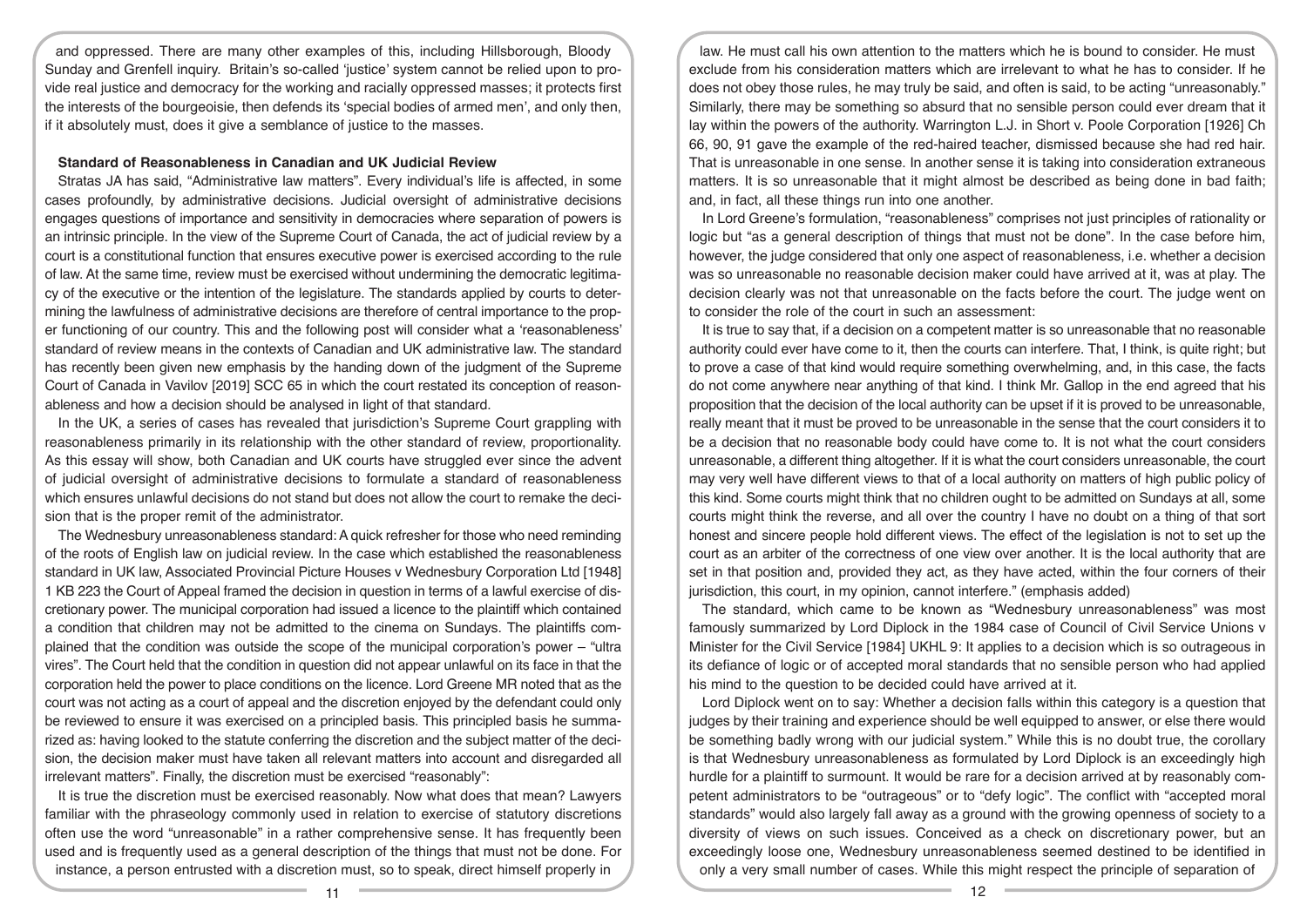powers, in that the discretionary power given to administrative decision makers would have almost free rein, it would also mean little opportunity for those affected by these decisions to challenge them, even when they were unreasonable, if they were capable of being given any reasonable interpretation by a judge.

In a prescient comment, Lord Diplock noted the principle of "proportionality" as a potential further head of review as it had already been adopted by the administrative law systems in other member states of the EEC (which was what the EU was then called). As will be set out below, proportionality has come to rival reasonableness as an organizing principle of judicial review in UK law.

The development of reasonableness in the Canadian context: As Canada has drawn its common law tradition from the UK, the growth of judicial review followed a similar track in both countries. The courts took a comparable approach to judicial review in that a decision by an administrative body had to be characterized as "unreasonable" before it could be remedied by the courts. However, the court would start with the "prior question" of whether the decision complained of was outside the jurisdiction of the decision maker, if it was, then the court would find it to be unlawful. "Jurisdiction" came to be interpreted in a very broad sense as any decision which could be said to contain a legal error. Even though many cases involved privative clauses which appeared to oust the jurisdiction of the court entirely, the courts would intervene if the decision impugned could be characterized as so lacking in any rational basis or tainted by bad behaviour on the part of the tribunal that it could be said to be outside the decision maker's jurisdiction in a very broad sense, such that errors of reasonableness and excess of jurisdiction blended. In the 1979 decision of CUPE v NB Liquor Board, [1979] 2 SCR 227, Dickson CJ described the standard of patent unreasonableness in terms reminiscent of Wednesbury, namely as including: acting in bad faith, basing the decision on extraneous matters, failing to take relevant factors into account, breaching the provisions of natural justice or misinterpreting the provisions of the Act so as to embark on an inquiry or answer a question not remitted to it." The judge went on to ask: Put another way, was the Board's interpretation so patently unreasonable that its construction cannot be rationally supported by the relevant legislation and demands intervention by the court upon review?"

CUPE marked the start of what became known as the "pragmatic and functional" approach to judicial review in Canadian law. Unlike previous courts, which adopted a more formalistic approach to separating questions of law and policy, Dickson J proposed that some statutes were capable of being read in more than one way and that contextual considerations would inevitably come into play in the choice of interpretations. Deference should no longer be an "all or nothing" approach depending on whether an excess of jurisdiction could be detected.

First, a court should exercise some degree of deference when assessing the decision maker's interpretation of the law, whenever that decision maker can be considered an expert tribunal on that particular, specialized body of law. Second, deference should also be exercised when the decision lies within particular spheres where it can be presumed that Parliament intended the executive to have a greater degree of latitude, such as when claims touch on issues of international relations or "high politics". The flip side of that is that where claims involve questions of fundamental rights of individuals, with significant consequences for the claimants, courts may take a bolder stance in ensuring the executive power is exercised within appropriate limits.

Following many years of complaints by practitioners and academics that the structure of the pragmatic and functional approach lacked clarity, the Supreme Court attempted a fundamental review in the case of Dunsmuir v New Brunswick [2008] SCC 9. The Court considered

that the tripartite formulation for the standard of review of "patent unreasonableness", "unreasonableness simpliciter" and correctness lacked clarity, with the division between the two forms of unreasonableness particularly hard to pin down. The Court decided to collapse the two unreasonableness categories into one and maintain correctness for some claims.

The Court said in regard to 'reasonableness': Reasonableness is a deferential standard animated by the principle that underlies the development of the two previous standards of reasonableness: certain questions that come before administrative tribunals do not lend themselves to one specific, particular result. Instead, they may give rise to a number of possible, reasonable conclusions. Tribunals have a margin of appreciation within the range of acceptable and rational solutions. A court conducting a review for reasonableness inquires into the qualities that make a decision reasonable, referring both to the process of articulating the reasons and to outcomes. In judicial review, reasonableness is concerned mostly with the existence of justification, transparency and intelligibility within the decision-making process. But it is also concerned with whether the decision falls within a range of possible, acceptable outcomes which are defensible in respect of the facts and law.

The Court then went on to recommend that a reviewing court should first consider what standard of review similar cases have attracted in the past; then carry out a contextual analysis to determine the standard of review that should be applied. The analysis could include the following factors: (1) the presence or absence of a privative clause; (2) the purpose of the tribunal as determined by interpretation of enabling legislation; (3) the nature of the question at issue; and; (4) the expertise of the tribunal. The Court described this 'standard of review analysis' as striving "to determine what authority was intended to be given to the [administrative] body in relation to the subject matter", so as not to allow it to overreach its lawful powers. The Court noted that the previous contextual approach "provided great flexibility but little on-theground guidance", which its revision was intended to provide.

However, even at the time of the judgment it was doubted whether the majority's judgment represented that practical guidance. The problem was two-fold: (1) while the judgment goes into considerable detail as to how to determine when correctness or reasonableness applied, each category was highly nuanced and contextual; (2), once reasonableness was determined as the applicable standard, there was little discussion as to how a court should determine if a decision was sufficiently unreasonable to require the court to grant a remedy.

Binnie J articulated these issues in his dissent, stating that the "present difficulty" did not lie in the component parts of judicial review, which had been well-established for decades, but the "current methodology for putting those component parts into action". The judge pointed out that the current methodology was so context specific and subjective that a lawyer could not advise a client even as to what standard of review would likely apply if he or she were to bring a claim. Although he agreed with the majority that there should be one category of reasonableness, it did not assist much if that only shifted the debate into the shades of deference within one category rather than between two.

In the view of Binnie J, a presumption of reasonableness should apply unless the plaintiff could demonstrate the claim rested on an error of law which had not been 'confided' to the decision maker or could not be so confided within the bounds of the constitution. When the presumption of reasonableness was not rebutted, the indicia identified in previous cases would apply (i.e. were all relevant matters taken into account, was the decision within the scope of the decision maker's discretion, was the decision rational in light of its context) to assess the reasonableness of the decision. Reasonableness does not equate to rationality as it is possible for a deci-